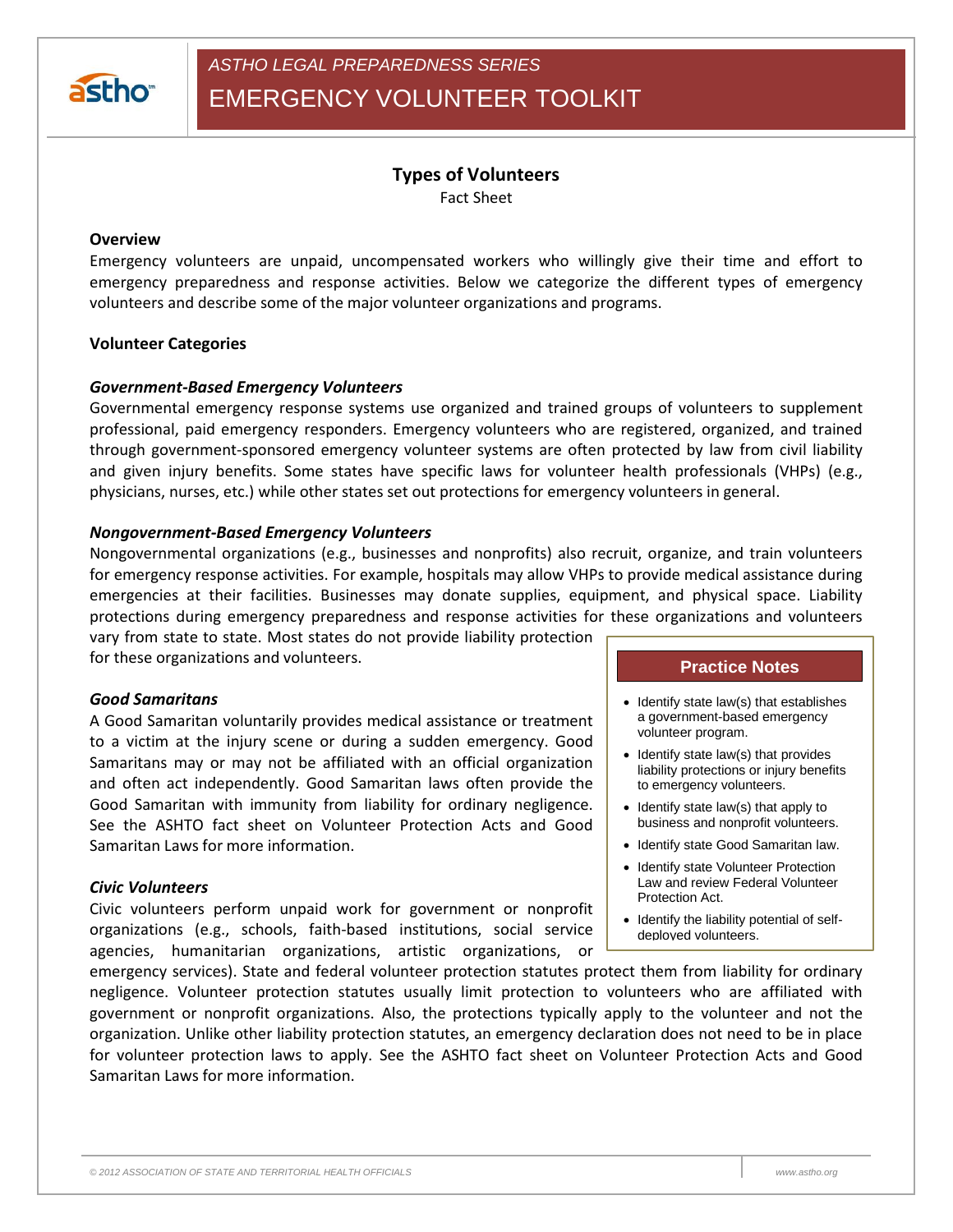# *Self-Deployed or Spontaneous Volunteers*

Unregistered, untrained, and unscreened individuals may come to the scene of a disaster to offer help. The liability protections for emergency volunteers often only apply to registered volunteers. Also, workers' compensation laws and disability benefits may only apply to volunteers who are registered with an emergency response program or who are deemed to be employees of the state. Some courts have recognized implied employees and found that an employer-employee relationship exists in emergency situations when events occurred too quickly to establish the relationship through normal channels. Because this recognition has not been granted by all state courts, potential emergency volunteers are strongly encouraged to register with and join response organizations before a disaster or emergency.

# **Volunteer Organizations and Registrations Systems**

# *Emergency System for Advance Registration of Volunteer Health Professionals (ESAR-VHP)*

Each state has established an [Emergency System for Advance Registration of Volunteer Health Professionals](http://www.phe.gov/esarvhp/Pages/default.aspx)  [\(ESAR-VHP\)](http://www.phe.gov/esarvhp/Pages/default.aspx)<sup>1</sup> program to register VHPs, verify VHP credentials and privileges, and coordinate emergency response agencies. The state ESAR-VHP systems have different names (e.g., Washington State Emergency Registry of Volunteers and Kentucky Health Emergency Listing of Professionals for Surge). There may also be other state by state ESAR-VHP variations (e.g., registration process, integration with Medical Reserve Corps).

### *Citizen Corps*

[Citizen Corps](http://www.citizencorps.gov/)<sup>2</sup> is a Department of Homeland Security project that helps coordinate emergency volunteer activities. It is comprised of a national network of state, local, and tribal *Citizen Corps Councils*<sup>3</sup> that implement the emergency preparedness and response programs. The [Citizen Corps](http://www.citizencorps.gov/citizencorps/partners/paindex.shtm)  [Partner Programs](http://www.citizencorps.gov/citizencorps/partners/paindex.shtm)<sup>4</sup> include the Medical Reserve Corps (MRC), the Community Emergency Response Team (CERT), the Fire Corps, USAonWatch, and Volunteers in Police Service.

# *Medical Reserve Corps*

[MRC](http://www.medicalreservecorps.gov/)<sup>5</sup> is a community-based program that organizes and utilizes local

# volunteers for emergency preparedness and response. MRC is administered by HHS and is a partner organization of the Citizens Corps. MRC volunteers include medical and public health professionals such as physicians, nurses, pharmacists, dentists, veterinarians, and epidemiologists. Non-health professional volunteers include interpreters, chaplains, office workers, legal advisors, and others. In some states, the role of MRC units during a declared emergency and liability protections for MRC volunteers are explicitly addressed in the state's emergency authority statutes.

# *Community Emergency Response Team*

The [CERT](http://www.citizencorps.gov/cert/index.shtm)<sup>6</sup> program educates and trains professional and lay volunteers on disaster preparedness. Liability protections for CERT volunteers may be found in state and federal volunteer protection acts. Like MRC volunteers, some states have explicitly extended liability protection to CERT volunteers.

# *American Red Cross*

The **American Red Cross<sup>7</sup> is one of several non-governmental community organizations that prepares and** responds to disasters and emergencies. Red Cross volunteers provide relief to victims and help people prevent, prepare for, and respond to emergencies. The Red Cross's main role is to provide shelter and refuge during disasters, not deploy medical and other health-related professionals. Liability protections for Red Cross volunteers will generally be found in state and federal volunteer protection acts.

\_\_\_\_\_\_\_\_\_\_\_\_\_\_\_\_\_\_\_\_\_\_\_\_\_\_\_\_\_\_\_\_\_\_\_

#### **Practice Questions**

- Who is the volunteer?
- What organization is the volunteer affiliated with?
- What is the volunteer's role and responsibility?
- How is the volunteer protected from liability?
- How is the volunteer compensated for injury or disability?

<sup>&</sup>lt;sup>1</sup> ESAR-VHP. Available a[t http://www.phe.gov/esarvhp/Pages/default.aspx.](http://www.phe.gov/esarvhp/Pages/default.aspx) Accessed on 8-21-2012.